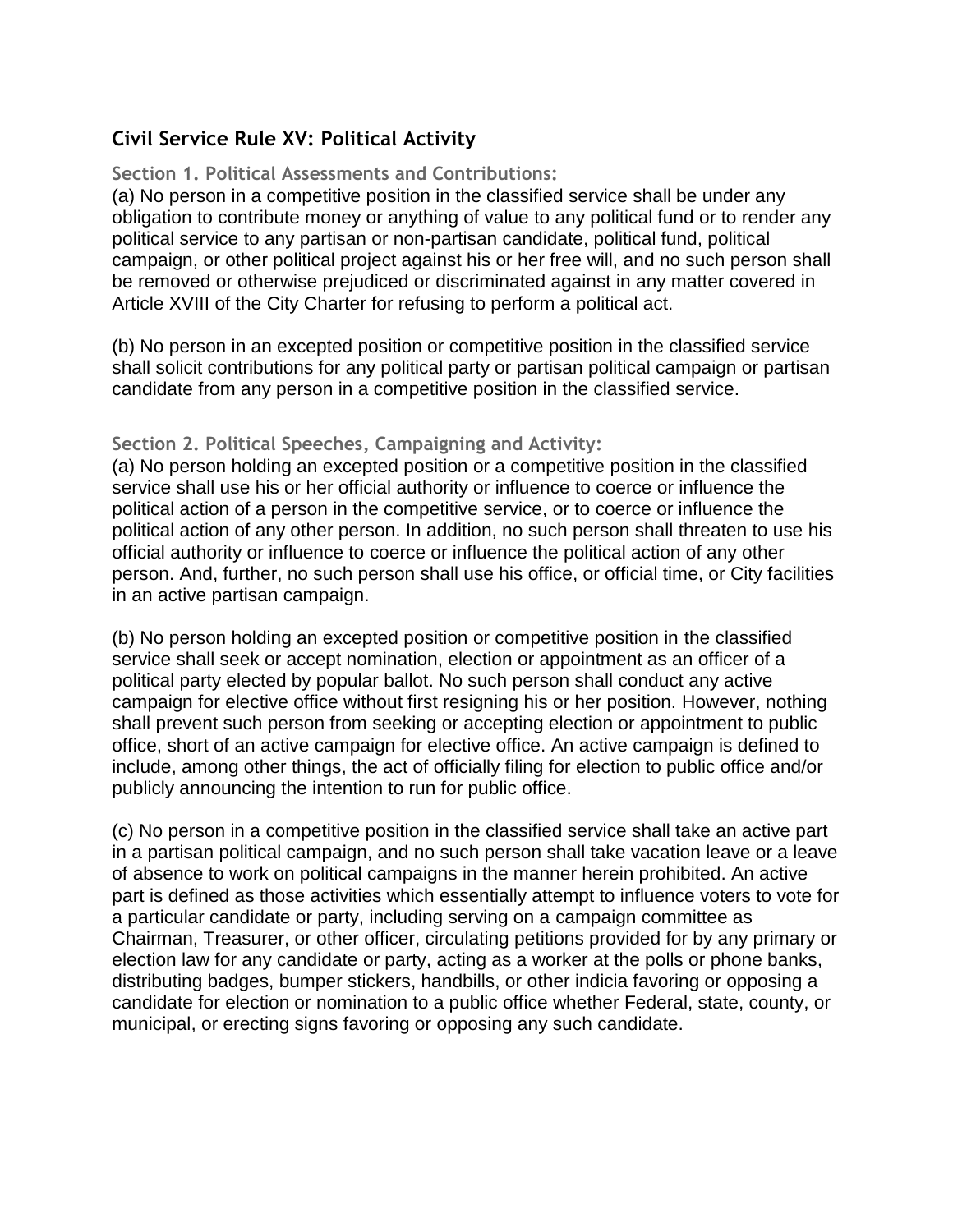(d) No person holding an excepted position in the classified service shall work on a political campaign while on duty, but shall devote the entire time to the duties of their office.

(e) Any person in a competitive position in the classified service shall have the right to become a member of a political club or organization, and to attend political meetings, and to freely express his or her opinions, short of expressions designed to influence others to cast their vote in a certain way in a partisan election. Such expressions by the employee may include opinions on political questions, including the quality of a political candidate; erecting yard signs on property owned or leased by the employee; affixing bumper stickers to an automobile owned or leased by the employee, provided the automobile is not used while the employee is engaged in official duties; wearing campaign buttons so long as they are not worn while the employee is officially on duty, or making a contribution to a political campaign within existing election laws.

(f) Members of the Civil Service Commission shall comply with the rules regarding campaigning and activity in accordance with the provisions of these rules applicable to persons occupying competitive positions in the classified service.

(g) Nothing in this section, however, shall prevent an employee in the competitive service from participation in non- partisan political campaigns, including non-partisan election campaigns for school boards, bond issues, tax measures, constitutional or charter amendments, referendums, initiatives, and petitions in pursuit of such measures.

(h) For the purposes of this rule, a competitive position in the classified service shall mean any position that is not excepted, whether the incumbent has received a competitive, provisional, temporary transient or limited-term appointment.

# **Section 3. Political Influence and Coercion:**

No person, while holding any City office or employment in the excepted or competitive service, or while in nomination or seeking nomination to appointment to any office shall corruptly use or promise to use, directly or indirectly, any official authority or influence, possessed or anticipated, to confer upon any person, or to secure or aid any person in securing any office or public employment, or any nomination, confirmation, promotion, or increase of salary upon the consideration or condition that the vote or political influence or action of any person shall be given or used in behalf of any candidate, officer, or party, or upon any other corrupt condition or consideration. No person holding a position in the excepted or competitive service shall favor or discriminate against any employee in any matter under the purview of Article XVIII on the basis of the employee's political affiliations, beliefs, or actions. No person, being an officer or holding any position in the competitive or excepted service, or having or claiming to have any authority or influence in relation to the nomination, employment, confirmation, promotion, removal, or increase or decrease in salary of any employee, shall corruptly use or promise or threaten to use any such authority or influence, directly or indirectly,